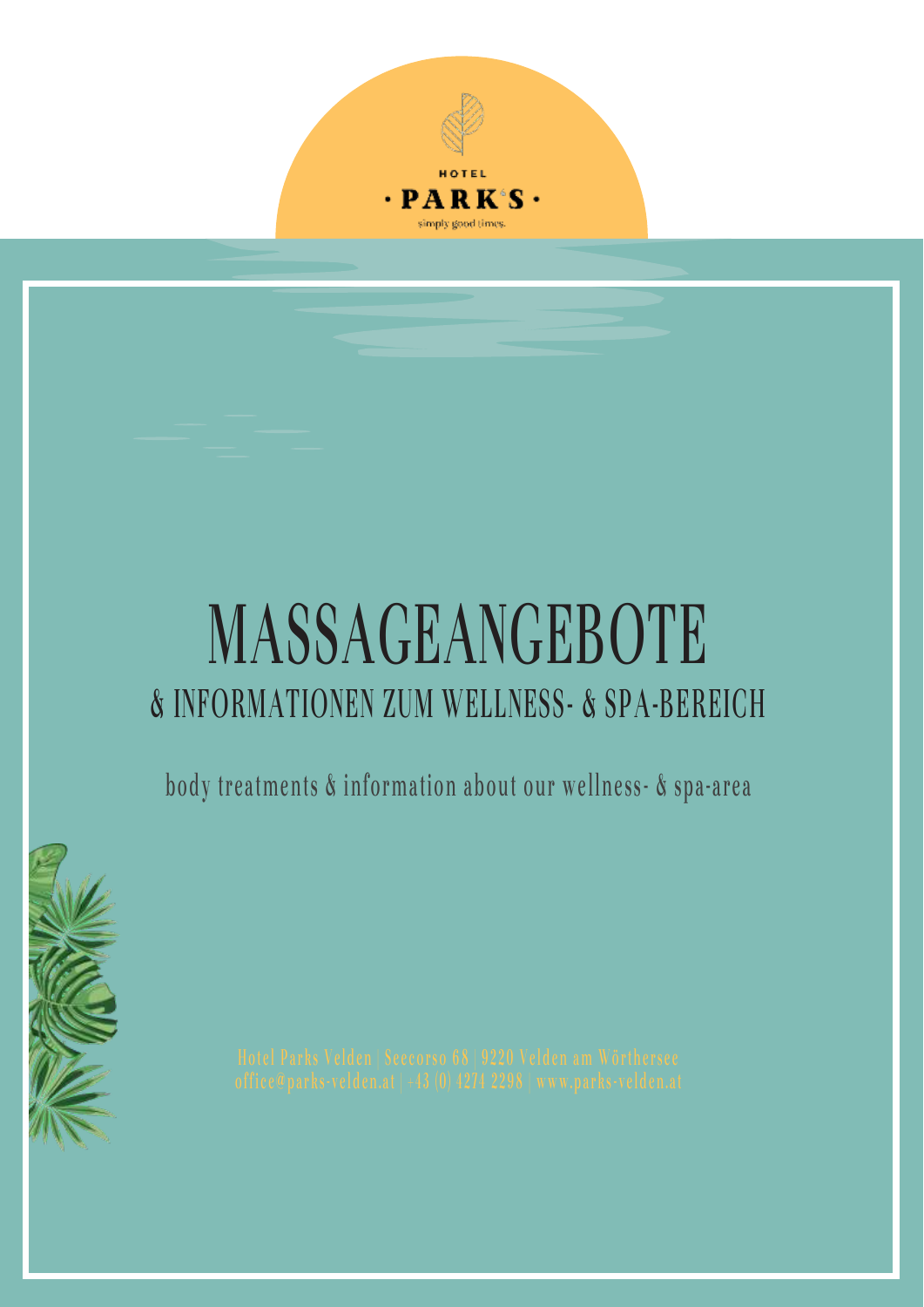| TEILKORPERMASSAGE partial body massage<br>Verspannungen werden gelöst und Sie fühlen sich nach der Massage erleichtert und entspannt.<br>Tensions are released and you feel relieved and relaxed afterwards.                                                                                                                                                                                                                                                              | 25 Minuten      | EUR 48.00             |
|---------------------------------------------------------------------------------------------------------------------------------------------------------------------------------------------------------------------------------------------------------------------------------------------------------------------------------------------------------------------------------------------------------------------------------------------------------------------------|-----------------|-----------------------|
| GANZKÖRPERMASSAGE full body massage<br>Ausgewählte pflanzliche Öle sorgen für zusätzliche Entspannung.<br>Selected oils provide additional relaxation of the musculoskeletal system.                                                                                                                                                                                                                                                                                      | 50 Minuten      | EUR 78.00             |
| <b>ANTISTRESSMASSAGE</b> anti stress massage<br>Durch langsame, streichende Bewegungen kommt es zu einer tiefen Entspannung.<br>The slow and stroking movements enable a deep relaxation.                                                                                                                                                                                                                                                                                 | 50 Minuten      | EUR 78.00             |
| FASZIENTECHNIKMASSAGE fascia massage<br>Kräftige Massage zur Lockerung von Verklebungen im Gewebe. Schmerzhafte Beschwerden können gelindert werden. Achtung, sehr kräftige Massage!<br>Very strong massage to loosen adhesions in the tissue. Painful symptoms can be alleviated. Warning, very powerful massage!                                                                                                                                                        | 25 Minuten      | EUR 48.00             |
| FUSSREFLEXZONENMASSAGE foot reflexology<br>Durch gezielte Behandlung der Reflexzonen und dem Fußrücken wird der Stoffwechsel angeregt.<br>Targeted treatment of the reflex zones and the back of the foot are getting stimulated.                                                                                                                                                                                                                                         | 25 Minuten      | EUR 48.00             |
| HANDMASSAGE hand massage<br>Lockert die vielen kleinen Muskeln und Gelenke Ihrer Hände und sorgt für wohltuende Entspannung.<br>Relaxes all small muscles and joints of your hands and provides soothing relaxation.                                                                                                                                                                                                                                                      | 25 Minuten      | EUR 39.00             |
| LYMPHDRAINAGE lymphatic drainage<br>Eine sanfte Massageform, die das Lymphsystem und den Stoffwechsel anregt. Der Körper kann so Schlackenstoffe besser abtransportieren,<br>besonders geeignet bei schweren Beinen, in der Schwangerschaft und bei Sportverletzungen.<br>A gentle form of massage that stimulates the lymphatic system and metabolism. Your body carries waste products better away, especially suited for heavy legs, in pregnancy and sports injuries. | 25   50 Minuten | EUR 48.00   EUR 78.00 |
| RÜCKENMASSAGE                                                                                                                                                                                                                                                                                                                                                                                                                                                             |                 |                       |
| & FUSSREFLEXZONENMASSAGE back & root reflexology<br>Diese Kombination löst effektiv Verspannungen und Beschwerden im Rücken-Nackenbereich.<br>This massage solves tension and discomfort in the back and neck area.                                                                                                                                                                                                                                                       | 50 Minuten      | EUR 78.00             |
| DEEP-RELEASE MASSAGE deep-release massage                                                                                                                                                                                                                                                                                                                                                                                                                                 | 50 Minuten      | EUR 78.00             |
| Entspannende und stressabbauende Kopf-Nacken-Schulter Massage zur Förderung der inneren Balance und ganzheitlichen Selbstheilung.<br>Relaxing Relaxing and stress-relieving head-neck-shoulder massage to promote inner balance and holistic self-healing.                                                                                                                                                                                                                |                 |                       |
| <b>SPORT MASSAGE</b> sport massage<br>Kräftige Massage speziell für Hobbysportler geeignet. Kombination aus Triggerpunkttherapie und Faszientechnikmassage.<br>Vigorous massage especially suitable for amateur athletes. Combination of trigger point therapy and fascia massage.                                                                                                                                                                                        | 50 Minuten      | EUR 78.00             |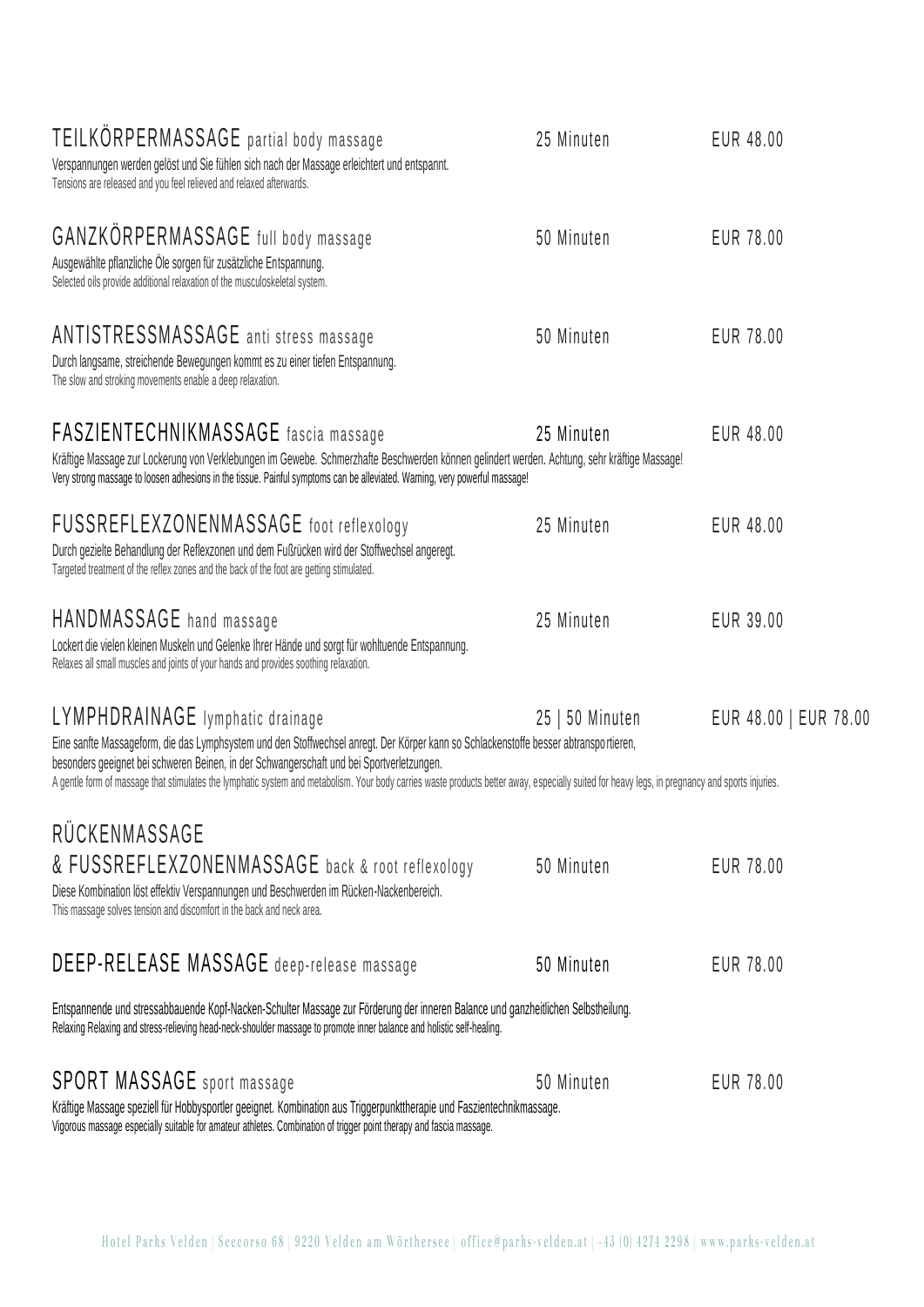

### WISSENSWERTES I information

### ÖFFNUNGSZEITEN I opening hours

| SCHWIMMBAD & FITNESSBEREICH pool & gym | täglich von $7:00 - 21:00$ Uhr<br>daily from $7:00 - 21:00$ o'clock                                                                       |  |
|----------------------------------------|-------------------------------------------------------------------------------------------------------------------------------------------|--|
| SAUNABEREICH sauna area                | täglich von 14:00 - 20:00 Uhr (bei Regenwetter ab 12:00 Uhr)<br>daily from $14:00 - 20:00$ o'clock (at rain weather from $12:00$ o'clock) |  |
| MASSAGE massage                        | Die Termine können Sie nach Vereinbarung an der Rezeption buchen.<br>You can book the appointments at the reception.                      |  |
| SAUNABEREICH sauna area                | täglich von 14:00 - 20:00 Uhr (bei Regenwetter ab 12:00 Uhr)<br>daily from 14:00 - 20:00 o'clock (at rain weather from 12:00 o'clock)     |  |

### RESERVIERUNG reservation

Um Ihren Wunschtermin für Sie zu organisieren, können Sie gerne an der Rezeption Termine vereinbaren. In order to organize your appointment you can book your treatment directly at our reception.

### BEKLEIDUNG clothing

Kommen Sie bitte im Bademantel zur Massage. Wir empfehlen Ihnen aus hygienischen Gründen das Tragen von Badeschuhen. Please arrive with a bathrobe, when you have a bookes treatment. For hygienical reasons please wear slippers,

### WERTGEGENSTÄNDE valuables

Lassen Sie Ihre Wertsachen im Hotelzimmer. Das Hotel Park's Team übernimmt keine Haftung bei Diebstahl oder Verlust. Wir bitten um Ihr Verständnis.

Leave your valuables at your hotel room. We ask for your understanding that the Hotel Park's team assumes no liability in case of theft or loss.

### SCHWANGERSCHAFT & ERKRANKUNGEN pregnancy & disease

Geben Sie bitte bei der Terminvereinbarung eine Schwangerschaft oder Erkrankungen (wie Allergien, Herz-Kreislauf-Erkrankungen, Epilepsie etc.) bekannt, damit wir die für Sie optimale Anwendung auswählen und abwandeln können. When you are fixing an appointment, please tell us about your pregnancy or diseases (such as allergies, cardiovascular disease, epilepsy etc.) that we can select the best treatment for you.

### VERSPÄTUNGEN & STORNIERUNG delays & cancellation

Sollten sie sich verspäten, verkürzt sich Ihre Behandlungszeit. Ihre Termine können Sie bis zum Vortag der Anwendung kostenfrei stornieren. Wir bitten um Verständnis, dass bei späteren Stornierungen der volle Betrag der Anwendung zu bezahlen ist. If you are late, your treatment time will be reduced. Your appointments can be cancelled free of charge until the day before the application. Please understand that in later cancellations the full amount of the application has to be paid.